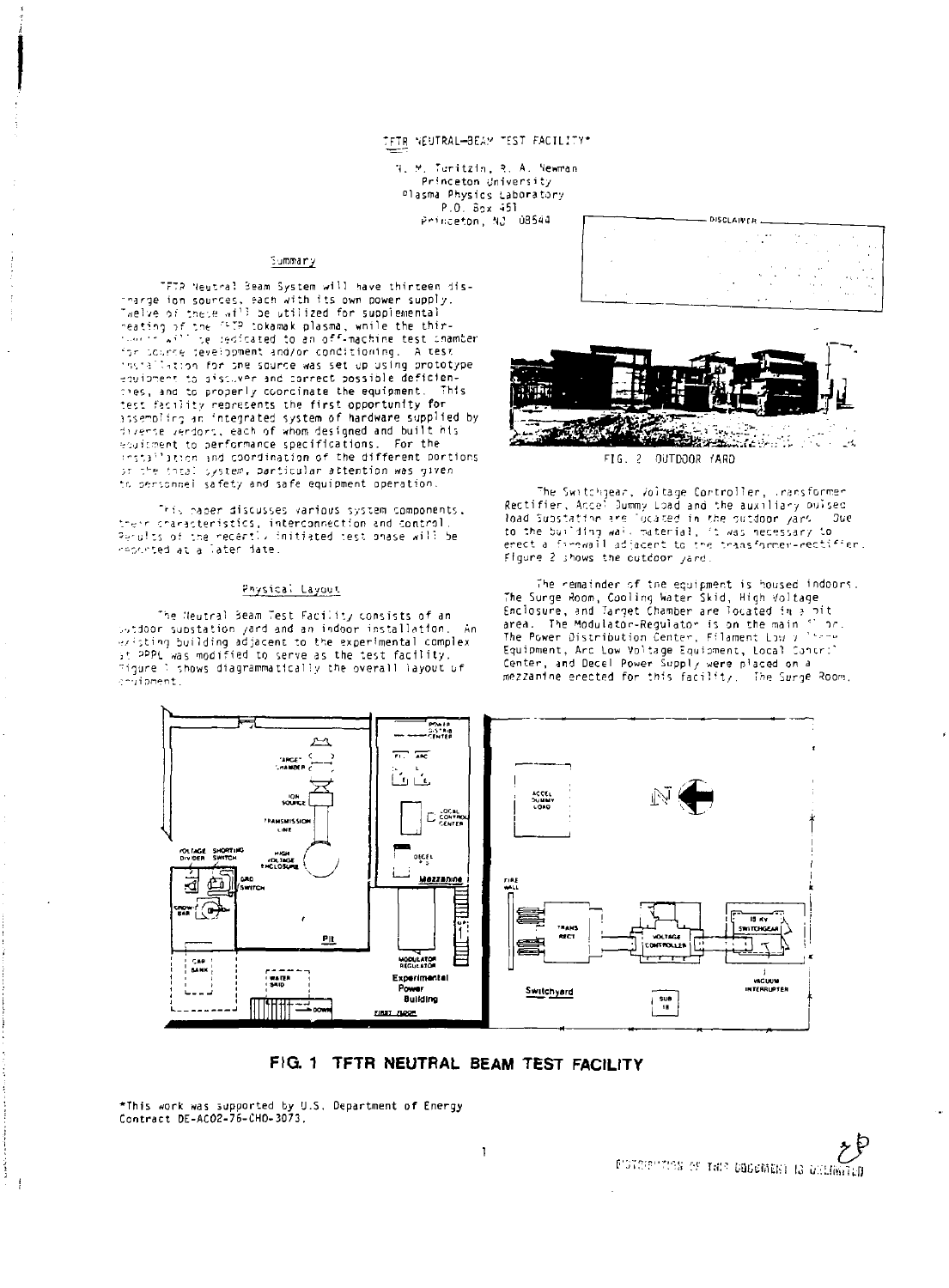

FIG. 3 INDOOR INSTALLATION

where  $168kV$  equipment is noused, is under positive air ore sure to minimize dust intrusion. Figure 3 shows the indoor installation. A 2-ton monorail hoist serves<br>the mezzanine area ana the Moqulator-Regulator; the sui'ding 20-ton bridge crane services the pit area.

# Equipment Description

he "FTR Neutral Beam Test Facility is a low".<br>Impedance power system with an output of 65 amps at i2OkVDL, with a<sub>n</sub>pulse duration of 5 seconds at a duty<br>factor of 0.033<sup>1</sup>. It is shown schematically in Figure factor of  $0.033^{1}$ . It is shown schematically in Figure 4. Each subsystem is described below.

**T**  . Disconnecting Switch. This 1s a manual ly-operated no-load disconnect swftcn for primary sower isolation , rated 600 amps continuous, with fault current capacity of 57,000 amps peak asymmetrical.

2. – Vacuum Interrupter, - A fast-acting vacuum inter-<br>rupter has a continuous duty rating of 1200 ambs at<br>13.3kV<sub>,</sub> an interrupting capacity for a orimary fault of 52.000 amps peak asymmetrical, with an interrupting<br>time of 25 milliseconds.

<u>Voitage Controller</u>. The oil immersed, 3-phase<br>autotransfo<del>rmer is fed from</del> the switchgear unit by bus duct. The output voltage is variable from 2.76kV to 13.8kV, in 17 discrete values. A separate impulse from the control station is required to move from one -tap to the next one. No tap change can be made luring the pulse. The tap changer returns automatically to its lowest position after opening of the vacuum interrupter. Normal pulse load on the autotransformer is a maximum of 530 amperes for 5 seconds. It can withstand<br>a fault current of 57,000 amperes asymetricai. The voltage controller weighs anorox'mate<sup>1</sup> / 20,000 pounds.

Transformer-Rectifier. The output of this unit at rated pulse current of 55 amps will range from JOkVDC to 168kvDC as selected by the tip changer.

1. <u>Power Transformer</u>. The bil filled transformer nas<br>a step-up line-to-line ratio of <sup>:</sup> to 7.78. The orimary winding is wye-connected to the output of the auto-transformer by bus duct. The two seconaary windings, wye and delta, *are* connectea for 12-pulse operation. The pulse rating of the transformer is 10.5MW; equivalent tbermal racing is estimated to be 3MW. The transformer has been designee to witnstand simultaneous faults of the ion sour; and the modulator-regulator. It weighs approximately 115,000 pounds.



# Primary Power Subsystem

Energy for test facility operation is supplied by<br>tne local public utility system. An existing 13BkV<br>substation transforms it io 13.3kV through a 50 MVA transformer.

Switchgear. This is a self-contained metal-clad unit.<br>It includes:

2. 72-Pulse Rectifier. Two 3-ohase full-wave bricge networks are connected in series, resulting in an out-<br>put rippla frequency of 720 Hz. Eacn bridge leg ismade up of 96 silicon power diodes connected in series, for<br>a total of 1152 diodes. These are grouped into 6<br>strings and are immersed in transformer oi:. Each diode 1s rated 300 amps RMS, 2500 PIV.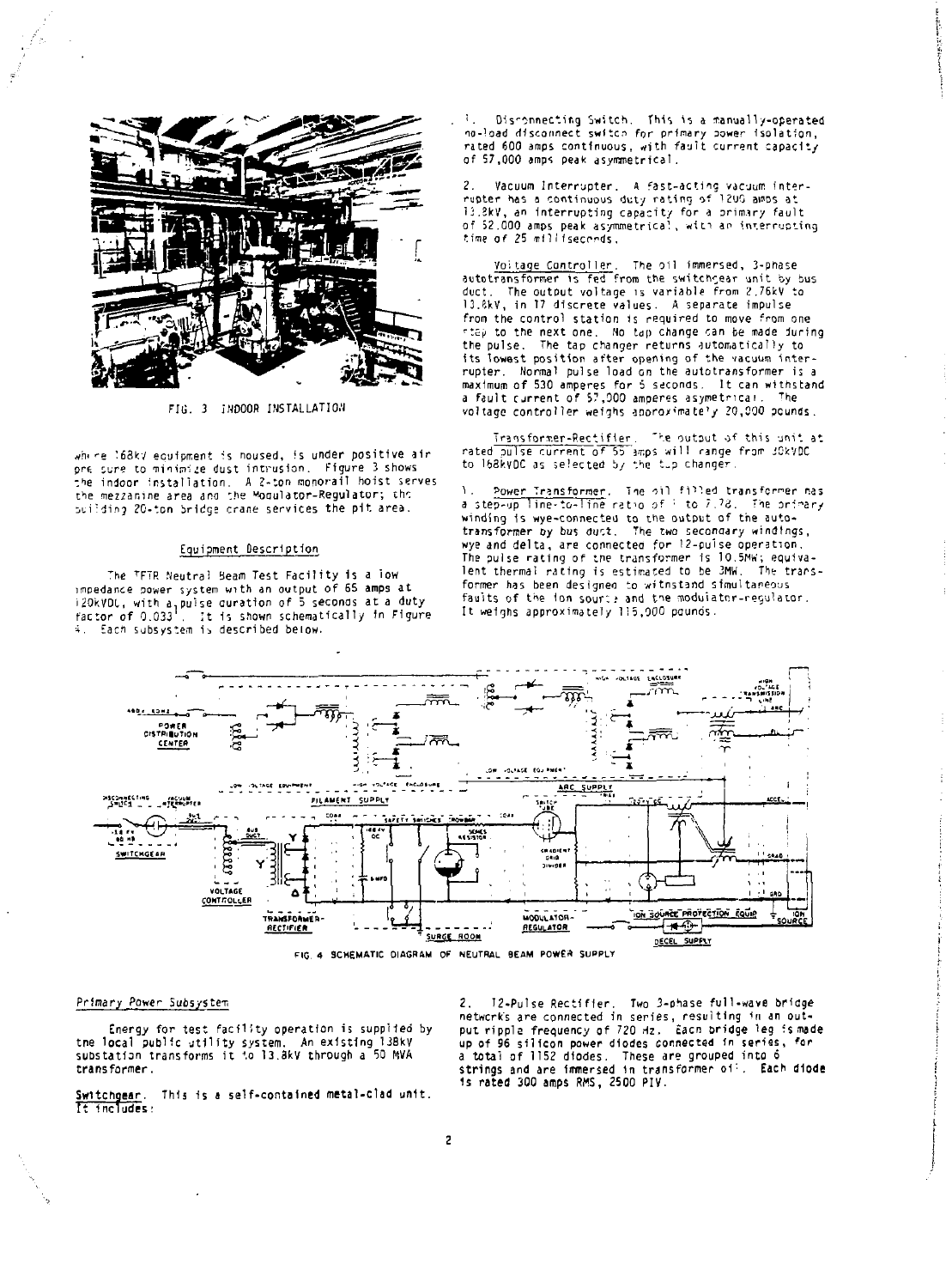Surge Room. The equipment in this room is fed from the transformer-rectifier by a run of high voltage coaxial canie. This room contains:

Transient Suppression Capacitor. This unit intheases the rate of rise of the leading edge of the current puise when the load is switched on. The capacitor pank consists of six parallel strings of four microfarad, 50kV capacitors in series, resulting in a 5 microfarad, 200kV unit which is charged to 168kVDC. Each capacitor has a 300 ohm current limiting resistor and a neon bulb to indicate its charged conditon.

Safety Switches.. These switches discharge the tapactor bank, with a time constant of 800 usec. One writer is electrically neld open and gravity closed. The second switch is a marual switch operated from the sutofide of the surge room, and serves as a back-up. "It switch is key interlocked with power carrying esements of the system. The surge room door cannot be<br>entered unless all power is removed, the key interlock chain is satisfied, and the switch is locked in its innunded position.

unowban. This unit consists of six ignitron tubes r series. with sorona rings and protective spark gaps. The first which compare things and procedure space.<br>It is fired from a light pipe signal into a trigger<br>profing pulse. The crowpar diverts fault energy away from the modulator-regulator within 2 to 3 microseconds inter fault detection. The crowbar handles a charge of approximately 20 coulombs until the vacuum interrupter poens and disconnects the power supply.

4. Series Pesistor. This 5 ohm resistor serves as a<br>dunoing impedance for the high voltage coaxial line setween the capacitor pank and the modulator-requiator t consists of ten power resistors connected in parallel, each rated 50 ohms, 125kV, 50 kilojoules, mounted atpp the crowbar stack.

# "odulator-Regulator Subsystem

This unit switches and regulates the voltage de-"Evered to the fon source through a nigh voltage switch tube. Major components are:

High Voltage Switch Tube. This is a high power terrore, specially designed for this application, rated<br>to 2 negawatt anode dissipation for a 5 sec. pulse and<br>200 kV noldoff<sup>2</sup>. The anode is cooled by circulating ow-conquetivity water at about 250 GPM, Electrical' insulation of the external portion of the tube is<br>achieved oy circulating SF<sub>5</sub> at about 20 CFM at a<br>pressure of 8 PSIG. The voltage drop across the tube<br>yill vary linearly to compensate for the voltage droop from the transformer-rectifier during the power pulse; a minimum of BkV is needed for regulation. Linear<br>Operation up to 30kV across the tube with 65 amps is The prissible without exceeding anode dissipation. nominal filament current is 4620 amps at 3,85VDC. The tube 's connectec in a floating deck configuration with its anode at primary power supply potential and the<br>cathole connected to the ion source.

Sradient Grid Divider. A compensated RC voltage<br>bivider sets the potential of the ion source gradient grid at values ranging from 75% to 90% of the switch tube cathode potential. Current is in the milliamp range. Heat produced in the resistors is dissipated by boiling freon in a closed-loop system.

#### Auxiliary Supply Subsystem

Ion Source Fixament Supply. The filament supply<br>is split into two portions. The circuitry referenced to ground is in the Filament Low Voltage Equipment cabinet. This consists of a motor-operated variable voltage transformer, a soft-start network and a tapped line inductor. Input is from a 480V, 3-phase 60Hz distribution ous of the Power Distribution Center. Output is 0-400VAC, 3-phase, pulsed on an' off from the Local Control Center. The circuitry refe enced to the accel high voltage is contained in a portion of the High Voitage Enclosure. This consists of a step-down transformer and a 12-pulse rectifier rated 6006 amps,<br>13900 for 6 seconds every 2.5 minutes.

Arc Supply. The arc supply is nearly identical to<br>the filament supply. Its output is rated at 3000 amps, 50VDC for 5 seconds every 2.5 minutes.

High Voltage Enclosure. This unit houses those<br>portions of the filament and arc power supplies which are referenced to the accel high voltage, and a circuit for passive limiting of energy available to a source fault, until the modulator-regulator can switch off Accel and gradient grid voltages. The High Voltage<br>Enclosure is internally cooled and insulated by SF<sub>6</sub><br>at 30 PSIG. It is connected to the Modulator-Regulator  $with a trial cable$ 

#### Auxiliary Services Subsystem

Power Distribution Center. This unit switches and<br>nonitors all non-puised AC power for the system. It contains protective circuitry and distribution transformers.

Local Control Center, The control Center contains equipment for local operation of the Test Facility. Its mimic panel with status lamps, digital meter dis-<br>plays and fault annunciators monitors the syctem status. A panel containing test points and a multichannel oscilloscope provides additional information. A CAMAC trate is provided for computerization of data and operational parameters, for generating timing signals, and for monitoring events and fault sequences. Other modules are available for buffering and storing data for use by the TFTR real-time system control computer facility (CICADA), and to emulate CICADA for local (stand-along) operation.

Cooling Water System. A low-conductivity closedloop water system supplies cooling for the Modulator-Regulator, High Voltage Enclosure, and Decel Supply.<br>This unit is rated 350 GPM at 100 PSIG of 5 megohm-<br>centimeter water.

# Source Protection Subsystem

Fault Detector. Two basic types of faults are possible, each requiring a different response. One type is due to accel faults, characterized by a sudden collapse of accel voltage, necessitating a turn off of power to the Ion Source for several msec, before restart. Such faults are common, occurring almost every<br>pulse. The second type of faults, due usually to an arc spot, occur less often and require a termination of the pulse.

The fault detector observes Accel, Gradient Grid. and Decel voltages and currents, either by capacitive or inductive sensing. It compares each waveform to a reference. If the current wavetorm exceeds the reference for some period of time or the voltage waveform